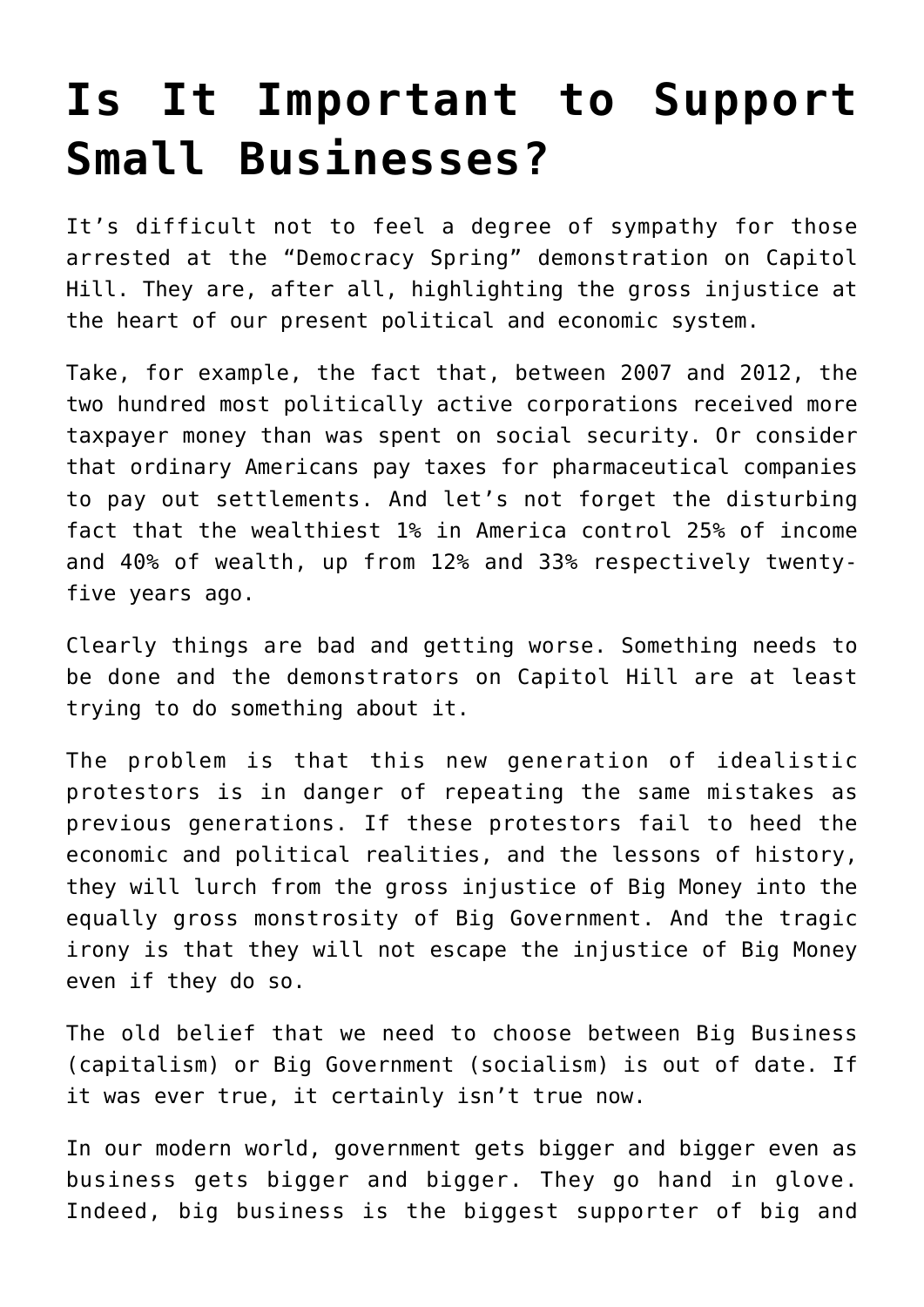corrupt governments, such as the European Union or the US Federal Government, even as big and corrupt governments are the biggest supporters of big and corrupt business.

Take, for example, the fact that global corporations work with global financial entities, such as the World Bank or the International Monetary Fund, to carve the world into a worldwide plutocracy, aided and abetted by the biggest governments in the world in the form of the G20, the so-called Group of Twenty major national economies. The harsh reality is that we are being shepherded into globalism by an unhealthy trinity of big business, big banks and big government. And, lest we need reminding of the blindingly obvious, a global world order, even if it is ruled by a nominally elected world government, will be the biggest and most ruinous tyranny in the whole of history.

We cannot enjoy true political freedom if we do not resist this globalization of political power into the hands of an unholy alliance of global politicians and plutocrats.

But what can be done? Aren't we powerless in the face of such Power?

It's true that we can't as individuals stop the global juggernaut in its tracks. Its momentum is such that it will have to run its course, which will be ultimately unsustainable (but that's another story). In the interim, we have to preserve, protect and restore the freedom that we have in the place that we have it, which is where we are. In practical terms we have to learn that the dollar in our pocket is a vote we cast every time we spend it. We can use our "votes" every time we open our pocket books to build a better future for ourselves and our children, or to forge the chains of slavery that we and our children will wear.

We need to spend our money to revitalize local economies and to help small businesses. Once we have revitalized local